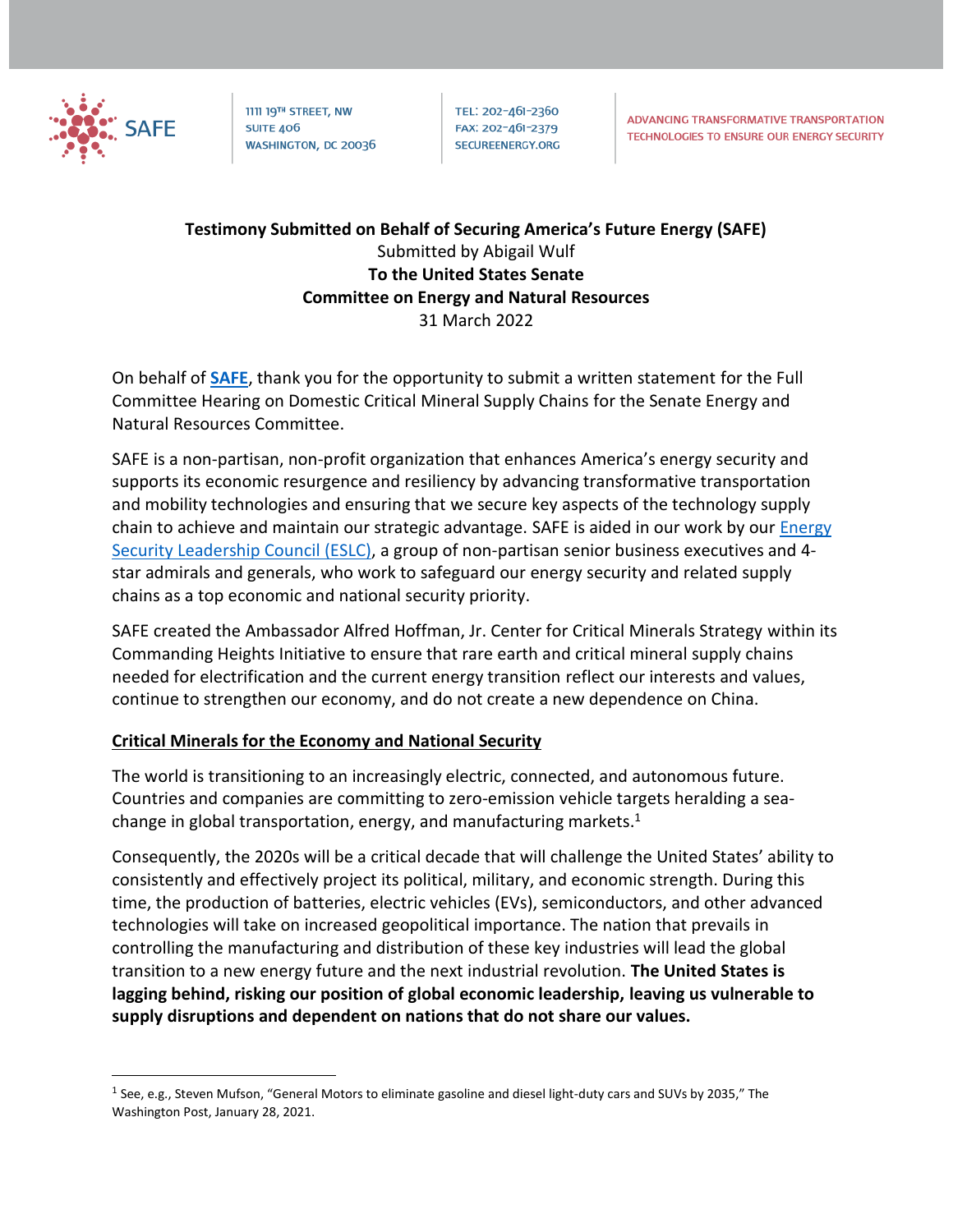Over the last several years, as a leading advocate for electrification as a critical component to ending the national and economic security risks of oil dependence, SAFE has grown increasingly concerned with China's rising dominance over key parts of the automotive and battery manufacturing supply chain, particularly their control over vital midstream components, including mineral processing and anode and cathode production. The automotive industry provides more than a trillion dollars to the U.S. economy every year and accounts for more than 5 percent of our GDP.<sup>2</sup> During World War II, the automotive industry was mobilized as our "Arsenal for Democracy," and during the Covid-19 pandemic it was mobilized as our "Arsenal for Health." We cannot risk the U.S. auto sector being hollowed out or made vulnerable due to supply chain vulnerabilities associated with the energy transition.

China exerts significant influence over key aspects of the automotive supply chain and uses its power not only to limit supplies, but also to lure foreign investment and advanced manufacturing to its shores. The United States must resist becoming just the 'assemblers' of next generation technology; we must act now to diversify and fortify our position in this emerging market. The United States cannot be put in a position where China has the ability to control the supply of these critical materials which can limit U.S. choice in foreign or military policy decisions and constrain our freedom and values.

The crisis in Ukraine underscores this reality and the urgency with which we must diversify and secure our transportation energy supply chains. The European Union's overreliance on Russian oil and gas is stymying its ability to forcefully respond to Russia's war on Ukraine.<sup>3</sup> As we shift to a future powered by batteries and built with critical minerals, it is important that the United States and its allies do not trade dependency on volatile oil markets for dependency on Chinese Communist Party-controlled critical minerals.

**Despite these sobering realities, the United States, together with allies and friends, can still enact bold policies and take coordinated actions to reverse course and become a leader in responsible critical minerals extraction, processing, and recycling, thereby giving us reliable access to these materials so desperately needed by downstream industries.** 

### **The Need to Diversify Mineral Supply Chains**

Batteries power everything from cars and clean energy to soldiers and satellites. While battery chemistries are rapidly changing, to meet the forecast demand we will need increased supply of lithium, nickel, cobalt, and manganese-based cathodes, graphite-based anodes, and copperbased current collectors. Additionally, most EV motors and wind turbines rely on permanent magnets, which are primarily made of neodymium, iron, and boron and draw their power from the unique chemical properties of rare earth elements.

<sup>&</sup>lt;sup>2</sup> "Driving the U.S. Economy," The Alliance for Automotive Innovation[, https://www.autosinnovate.org/initiatives/the-industry.](https://www.autosinnovate.org/initiatives/the-industry)

<sup>&</sup>lt;sup>3</sup> See, e.g., Clifford Krauss, "Europe and the U.S. Make Ambitious Plans to Reduce Reliance on Russian Gas," The New York Times, March 25, 2022.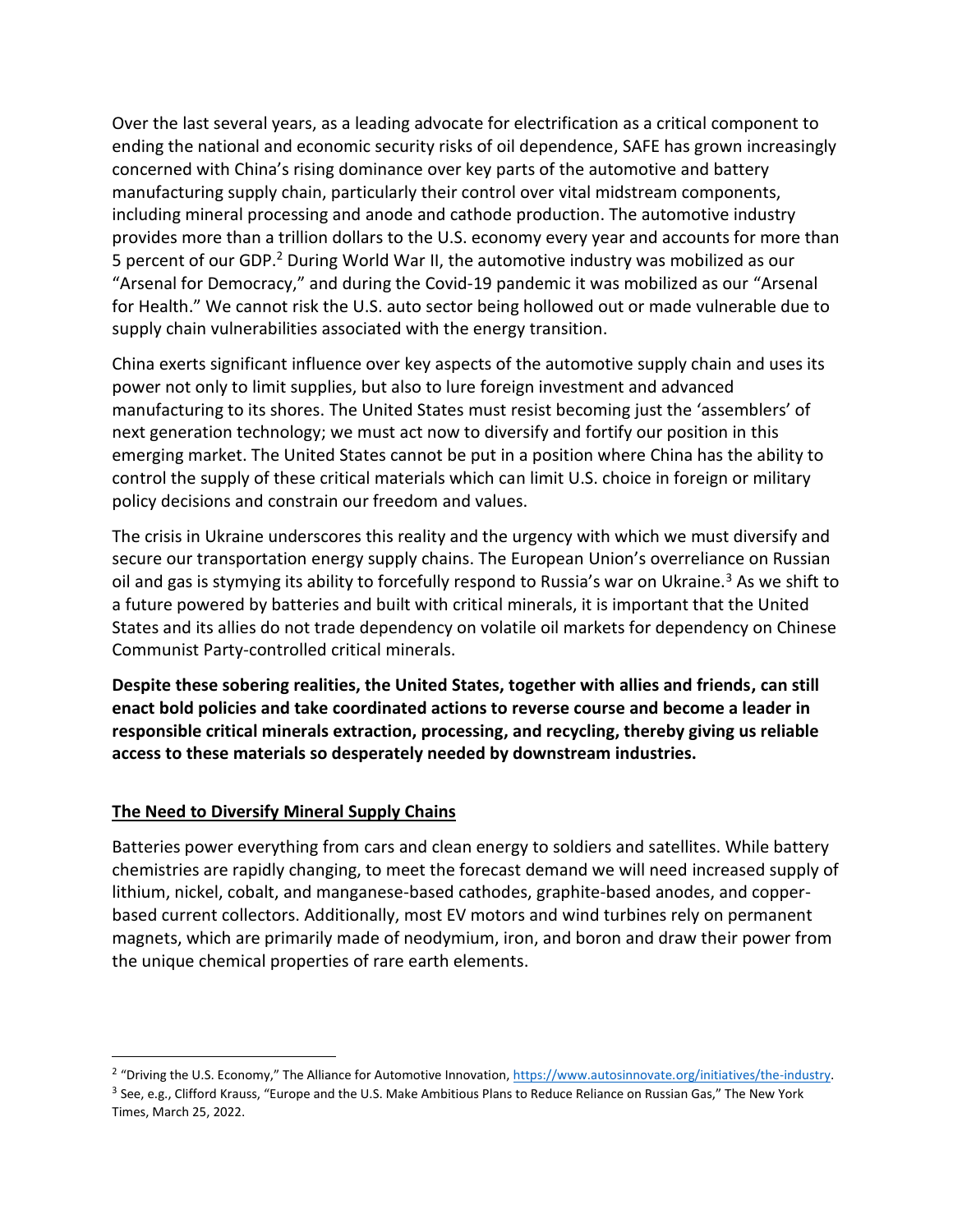China is the world's largest processor of copper, nickel, cobalt, lithium, and rare earth elements.<sup>4</sup> It controls 75 percent of lithium-ion battery production, including 60 percent of the world's cathode production and 80 percent of the world's anode production – despite not having a geological advantage in the majority of these materials.<sup>5,6</sup> We, by contrast, possess less than 4 percent of all minerals processing, produce zero percent of cathodes and anodes, and are more than 50 percent import reliant on all of those minerals except for copper and lithium.<sup>7,8</sup> Even minerals produced here will likely be sent to China for processing into useable goods—this is a problem.

Dependence upon our 21st-century strategic competitor is a massive national and economic security threat that diminishes our ability to project soft power and lead the world into the next industrial revolution. Today, the world is looking to China to lead the way into the next industrial revolution due to their control over mineral supplies—not the United States. This not only limits our ability to manufacture the necessary goods for our economic security and national defense, it also limits our ability to respond appropriately when confronted with situations that go against our American ideals.

# **Prioritizing Transparency and High Standards with Allies will Ensure Supply Responsibly Meets Demand**

According to estimates from both the World Bank Group and the International Energy Agency, the world will require large investments in new mineral resources to meet projected future energy needs, including almost 6 million more tons of aluminum, more than a million more tons of copper, and almost 500 percent increases in graphite, lithium, and cobalt through 2050 compared to 2018 levels.<sup>9</sup> While recycled materials will contribute to our supply, they alone cannot satisfy forecasted demand in the near term.

Domestic production alone will not be able to satisfy these needs, therefore the United States must work with allies and likeminded nations to ensure the materials that go into our techdriven world are sourced using the highest environmental and labor standards, creating a new global race to the top.

<sup>4</sup> IEA (2021), *The Role of Critical Minerals in Clean Energy Transitions*, IEA, Pari[s https://www.iea.org/reports/the-role-of-critical](https://www.iea.org/reports/the-role-of-critical-minerals-in-clean-energy-transitions)[minerals-in-clean-energy-transitions](https://www.iea.org/reports/the-role-of-critical-minerals-in-clean-energy-transitions)

<sup>5</sup> SAFE (2021), *The Commanding Heights of Global Transportation* [https://secureenergy.org/the-commanding-heights-of-global](https://secureenergy.org/the-commanding-heights-of-global-transportation-2/)[transportation-2/;](https://secureenergy.org/the-commanding-heights-of-global-transportation-2/) Data derived from Benchmark Mineral Intelligence

<sup>6</sup> USGS (2022), *USGS Mineral Commodity Summaries 2022* <https://pubs.usgs.gov/periodicals/mcs2022/mcs2022.pdf> 7 Ibid.

<sup>&</sup>lt;sup>8</sup> SAFE (2021), *The Commanding Heights of Global Transportation* [https://secureenergy.org/the-commanding-heights-of-global](https://secureenergy.org/the-commanding-heights-of-global-transportation-2/)[transportation-2/;](https://secureenergy.org/the-commanding-heights-of-global-transportation-2/) Data derived from Benchmark Mineral Intelligence

<sup>9</sup> World Bank Group (2020), *Minerals for Climate Action: The Mineral Intensity of the Clean Energy Transition [https://pubdocs.worldbank.org/en/961711588875536384/Minerals-for-Climate-Action-The-Mineral-Intensity-of-the-Clean-](https://pubdocs.worldbank.org/en/961711588875536384/Minerals-for-Climate-Action-The-Mineral-Intensity-of-the-Clean-Energy-Transition.pdf)[Energy-Transition.pdf](https://pubdocs.worldbank.org/en/961711588875536384/Minerals-for-Climate-Action-The-Mineral-Intensity-of-the-Clean-Energy-Transition.pdf)*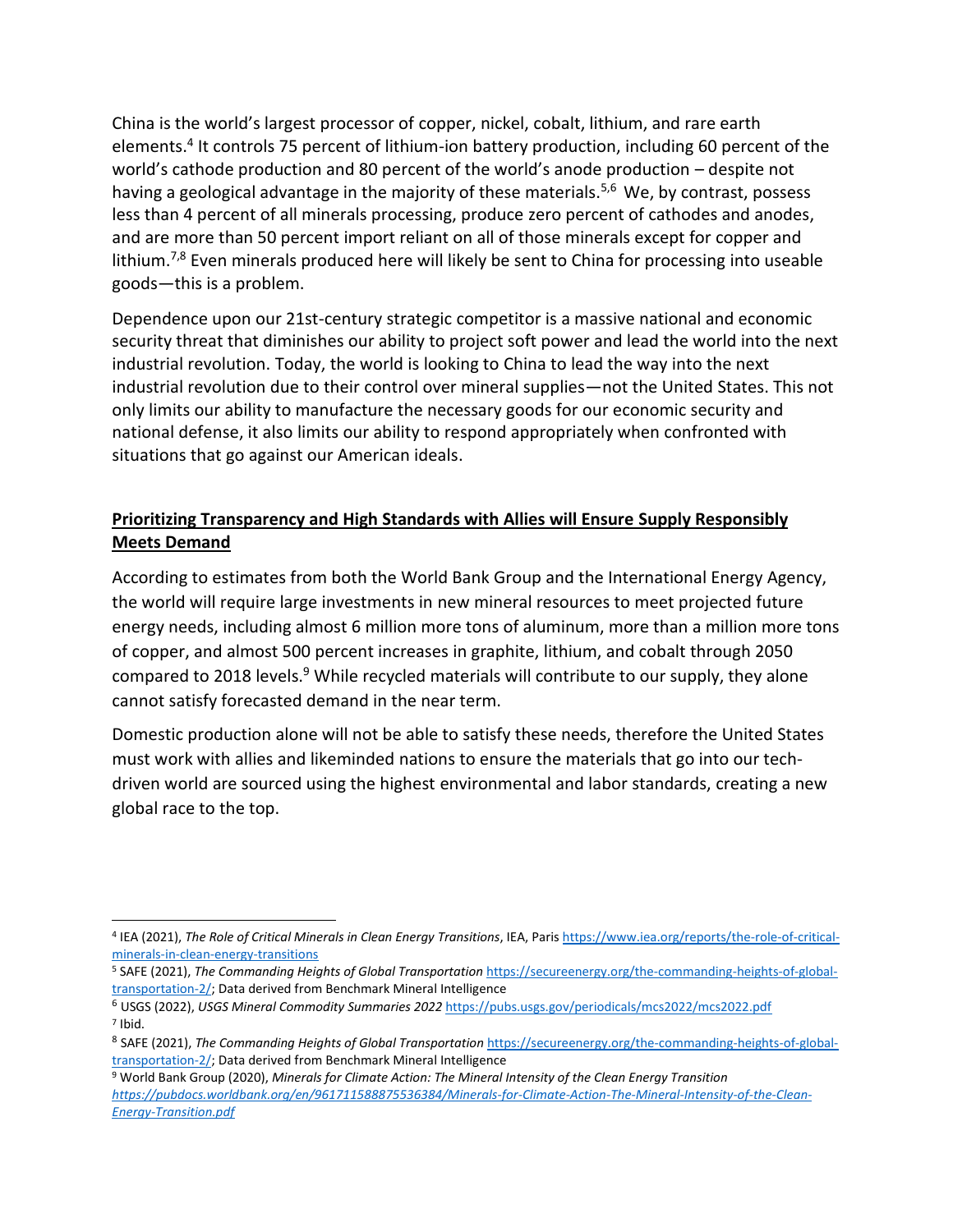China mines and processes minerals domestically and abroad with low regard for worker or environmental safety, allowing its citizens to carry the heavy burden of pollution.<sup>10</sup> Moreover, the current crisis over the use of forced Uyghur labor in Xinjiang to produce the high purity polysilicon needed for solar panels is just the latest example of human rights abuses tied to critical mineral resources. About 45 percent of the world's supply of polysilicon for solar panels comes from Xinjiang, where more than 1 million people are being detained in camps and forced to work. $11,12$ 

Disregard for the environmental and humanitarian impacts also ensures that it is more difficult and costly for other countries, including the United States and its allies, to compete, particularly when they depend on private capital and markets to build and operate mines and processing facilities.

If we wish to consume products produced to high ethical standards, we must work with our allies and other partners to enforce supply chain transparency and high environmental and labor standards to help track the provenance of mineral materials from mine to market.

- **Creating a new global race to top among allies and likeminded nations will help the United States and others who adhere to higher environmental and labor standards for mineral production to better compete in the global marketplace.** It is currently very difficult for good actors in stricter regulatory environments to compete on cost, making it difficult to diversify mineral supply chains. The United States and allies should commit to only sourcing the raw materials for their downstream industries from actors that adhere to high standards.
- **Establishing a minerals to market strategy that includes tracking and traceability of minerals from the mine to the motor and battery of electric vehicles, especially adding this information in the form of a battery label to the existing Monroney Label, will increase U.S. competitiveness and consumer choice.** The Monroney Label on vehicles should be amended in to include sourcing information for the raw materials in the vehicle's battery and motor.

**Any new domestic production must be done to the highest environmental and labor standards, prioritize existing mine waste where possible, and also invest in R&D and recycling to reduce demand from new mines.** 

• **We support the Biden Administration's recently released [Fundamental Principles for](https://www.doi.gov/sites/doi.gov/files/biden-harris-administration-fundamental-principles-for-domestic-mining-reform.pdf)  [Domestic Mining Reform.](https://www.doi.gov/sites/doi.gov/files/biden-harris-administration-fundamental-principles-for-domestic-mining-reform.pdf) We also see the need for permitting reform to allow industry to make better and more informed business decisions.** 

<sup>&</sup>lt;sup>10</sup> See, e.g., Jonathan Kaiman, "Rare Earth Mining in China: the Bleak Social and Environmental Costs," The Guardian, Guardian News and Media, March 20, 2014.

<sup>11</sup> See, e.g., Dan Murtaugh, "Why It's So Hard for the Solar Industry to Quit Xinjiang," Bloomberg, February 10, 2021.

<sup>&</sup>lt;sup>12</sup> See, e.g., Aitor Hernandez-Morales et al., "Fears over China's Muslim forced labor loom over EU solar power," February 10, 2021.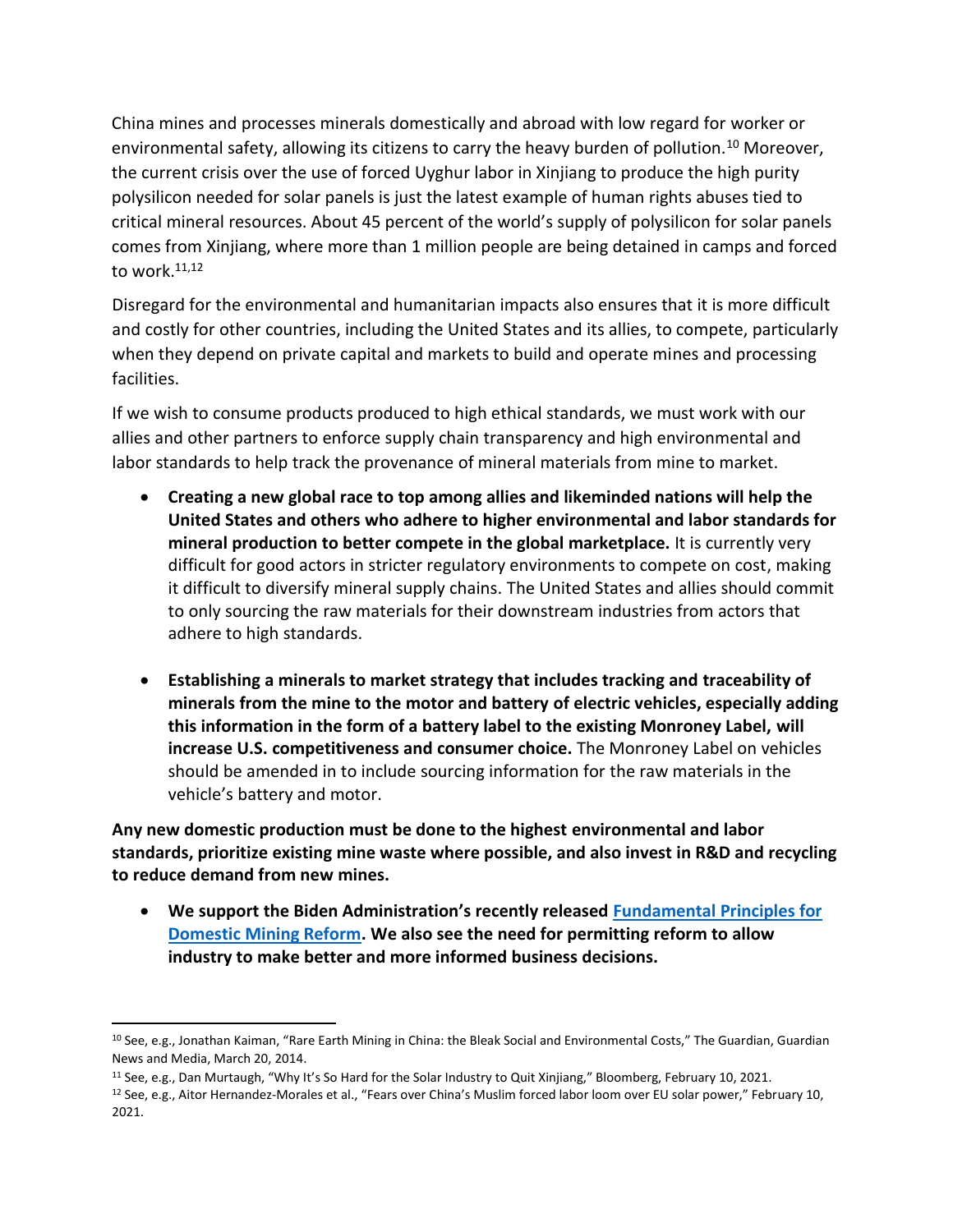- **We support the Bipartisan Infrastructure Law's renewed investment in the U.S. Geological Survey (USGS) Earth MRI program, which works side-by-side with State Geologists to understand our resource potential. Better geologic mapping will help inform better land-use planning decisions.** However, we also encourage the government to support no-match funding for the near-term, so that many of these amazing projects can go through.
- **We support the passage of the bipartisan legislation to remove hurdles for Good Samaritans to clean up abandoned hardrock mines introduced by Senators Risch and Heinrich.**
- **We support Chairman Manchin and Ranking Member Barrasso's bipartisan bill to grow the American mining workforce.**
- **The United States should also incentivize and prioritize mining projects that demonstrate full-value mining practices**, **whereby mining companies are responsible for extracting the maximum possible value from the resource(s) with which they have been entrusted. Full-value mining maximizes what is being taken from the ground while minimizing the environmental footprint of overall mining.**

### **The Importance of Investing in Mineral Processing**

Because the United States is so deficient in mineral processing capacity, increasing domestic mining alone will have little effect on our economic and national security.

**Mineral processing is the crucial midstream step needed to turn mined material into useable compounds.** Before you can put lithium, nickel, or cobalt into a battery, you first need to crush and separate the ore that it comes from and then smelt and further refine it into precursor material. That precursor material is then made into the components that make up batteries: namely, cathodes, anodes, and electrolytes.<sup>13</sup>

- **To truly secure our critical mineral supply chains, the United States must simultaneously invest in critical mineral processing both at home and among our allies, while obtaining stable offtake agreements of raw materials with responsible mines that adhere to high environmental and labor standards to feed the new facilities.**
- **In parallel, we must also invest in downstream battery component production, so that any precursor material we do produce can be sold domestically or among allies to help diversify battery supply chains.**

With President Trump's 2017 E.O. 13817 on *[A Federal Strategy to Ensure Secure and Reliable](https://www.federalregister.gov/documents/2017/12/26/2017-27899/a-federal-strategy-to-ensure-secure-and-reliable-supplies-of-critical-minerals)  [Supplies of Critical Minerals](https://www.federalregister.gov/documents/2017/12/26/2017-27899/a-federal-strategy-to-ensure-secure-and-reliable-supplies-of-critical-minerals)* and President Biden's 2021 E.O. 14017 on *[America's Supply Chains](https://www.federalregister.gov/documents/2021/03/01/2021-04280/americas-supply-chains)*, the Administration and Congress have begun taking steps to address this vulnerability in our

<sup>&</sup>lt;sup>13</sup> See, e.g., "[100-day-supply-chain-review-report.pdf \(whitehouse.gov\),](https://www.whitehouse.gov/wp-content/uploads/2021/06/100-day-supply-chain-review-report.pdf)" The White House, Page 155.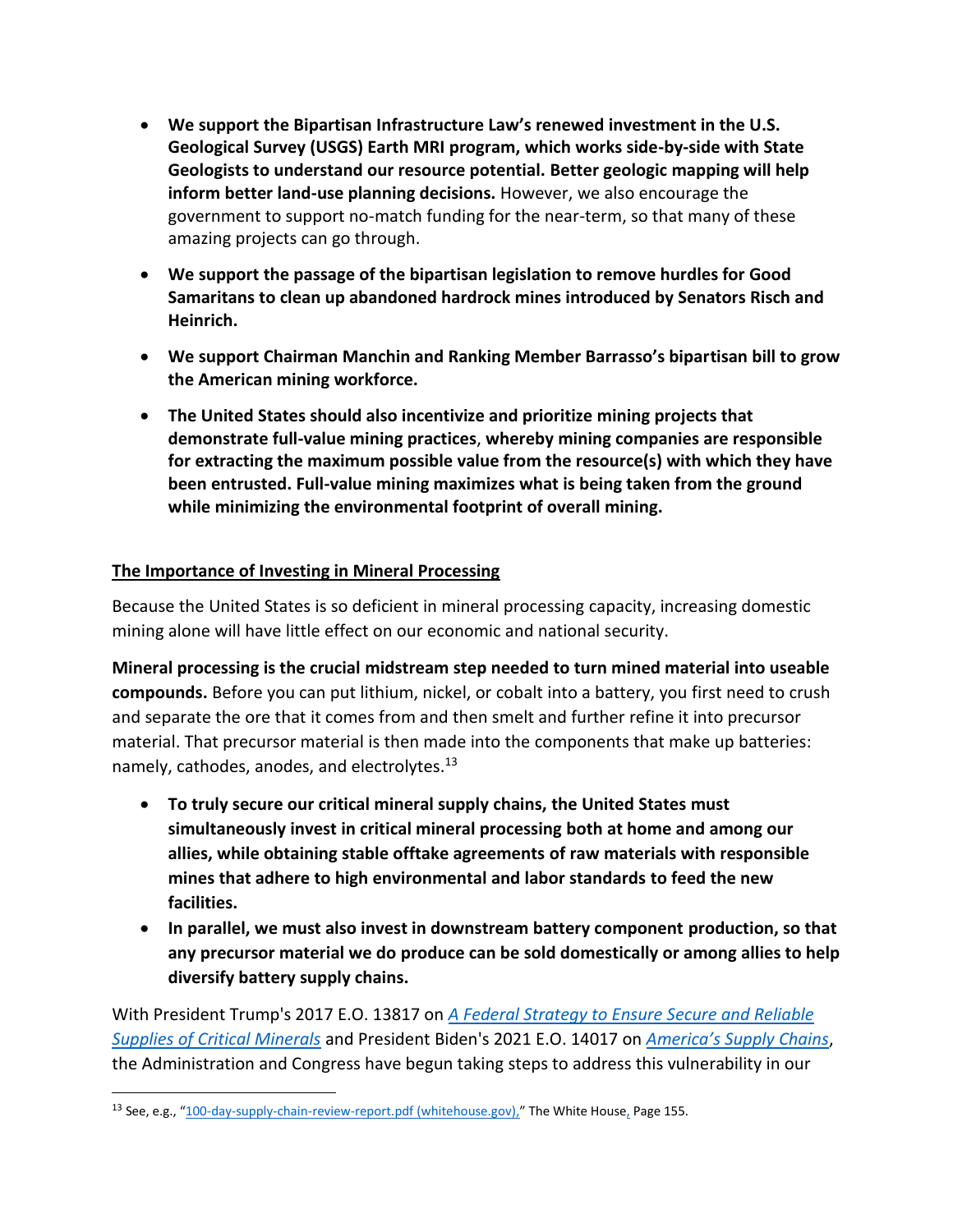supply chain. The Bipartisan Infrastructure Law (BIL) provides \$6 billion in new funding for battery material processing, manufacturing, and recycling, which will help companies build demonstration plants, retool existing facilities, and build entirely new facilities with federal grants. In addition, the Department of Energy's (DOE) Loan Guarantee Program also now extends loans to battery material processors, offering critical capital to this burgeoning sector.

• **We strongly support the battery material processing, manufacturing, and recycling provisions within the BIL and applaud the Committee's role in including this provision. We also strongly support the DOE's Loan Guarantee Program. However, additional incentives, such as production tax credits, could also help mineral processors and battery manufacturers that are further along in their development.** 

Other places for improvement in shoring up our mineral processing capacity include investing in research and development to create advancements in mineral processing techniques and identifying ways to make U.S. and allied processing more cost competitive with China.

Today, it is incredibly difficult for the United States or other countries to break into the traditional mineral processing sector and compete solely on cost. Mineral processing is traditionally incredibly energy intensive, uses strong chemicals and reagents, and can potentially produce hazardous waste, depending on the ore.<sup>14</sup> Additionally, building a new processing facility from scratch can cost anywhere from hundreds of millions of dollars to over a billion dollars.<sup>15,16</sup>

To ensure any investment at this scale is protected from potential market manipulation by the Chinese Communist Party or others, the United States should consider funding mechanisms, including a mineral processing cooperative – which could insulate partner companies from any supply shocks or anti-competitive market practices, including others flooding the market with lower-cost goods – and investing in leapfrog technologies to make any U.S. processing faster, cleaner, and more cost efficient.

Historically in the United States, mineral processing facilities have been associated with specific mines due to the unique geochemistry of each ore deposit. However, modern approaches to mineral processing can be much more modular, allowing one facility to process ore from multiple deposits. This type of facility would greatly benefit the United States, as we could source raw material feedstock from around the country and the world.

• **A new consortium based at the Department of Energy's National Labs and in partnership with private industry could help support U.S. mineral processing by** 

<sup>14</sup> See, e.g., Fathi Habashi, "Extractive Metallurgy," Science Direct.

<sup>15</sup> See, e.g., Andrew Topf, "Processing plant to cost \$302 million – 1/3 of Avalon's rare earth project capex," Mining.com <sup>16</sup> SAFE Center for Critical Minerals Strategy Roundtable Discussions on Minerals Processing, December 14, 2021 and February 17, 2022.